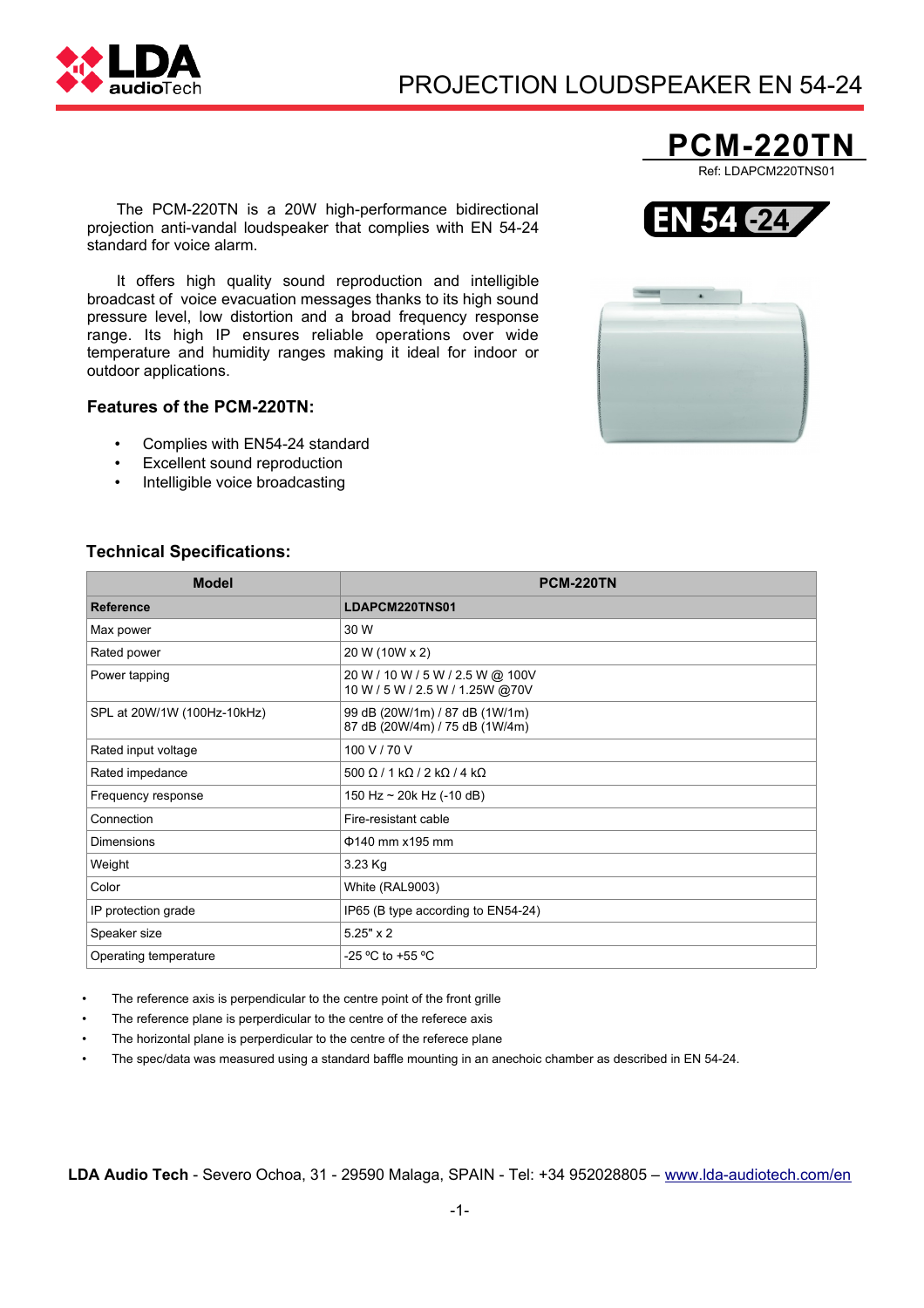

# PROJECTION LOUDSPEAKER EN 54-24

# **PCM-220TN** Ref: LDAPCM220TNS01

#### **Frequency response:**



#### **Circuit Diagram Views**











### **Dispersion angles**

|                   |        | Horizontal  | Vertical      |
|-------------------|--------|-------------|---------------|
| 1 oct. Pink noise | 500 Hz | $128^\circ$ | 127°          |
| 1 oct. Pink noise | 1 kHz  | 161°        | $162^\circ$   |
| 1 oct. Pink noise | 2 kHz  | $148^\circ$ | $111^{\circ}$ |
| 1 oct. Pink noise | 4 kHz  | 59°         | 56°           |

**LDA Audio Tech** - Severo Ochoa, 31 - 29590 Malaga, SPAIN - Tel: +34 952028805 – [www.lda-audiotech.com/en](http://www.lda-audiotech.com/en)